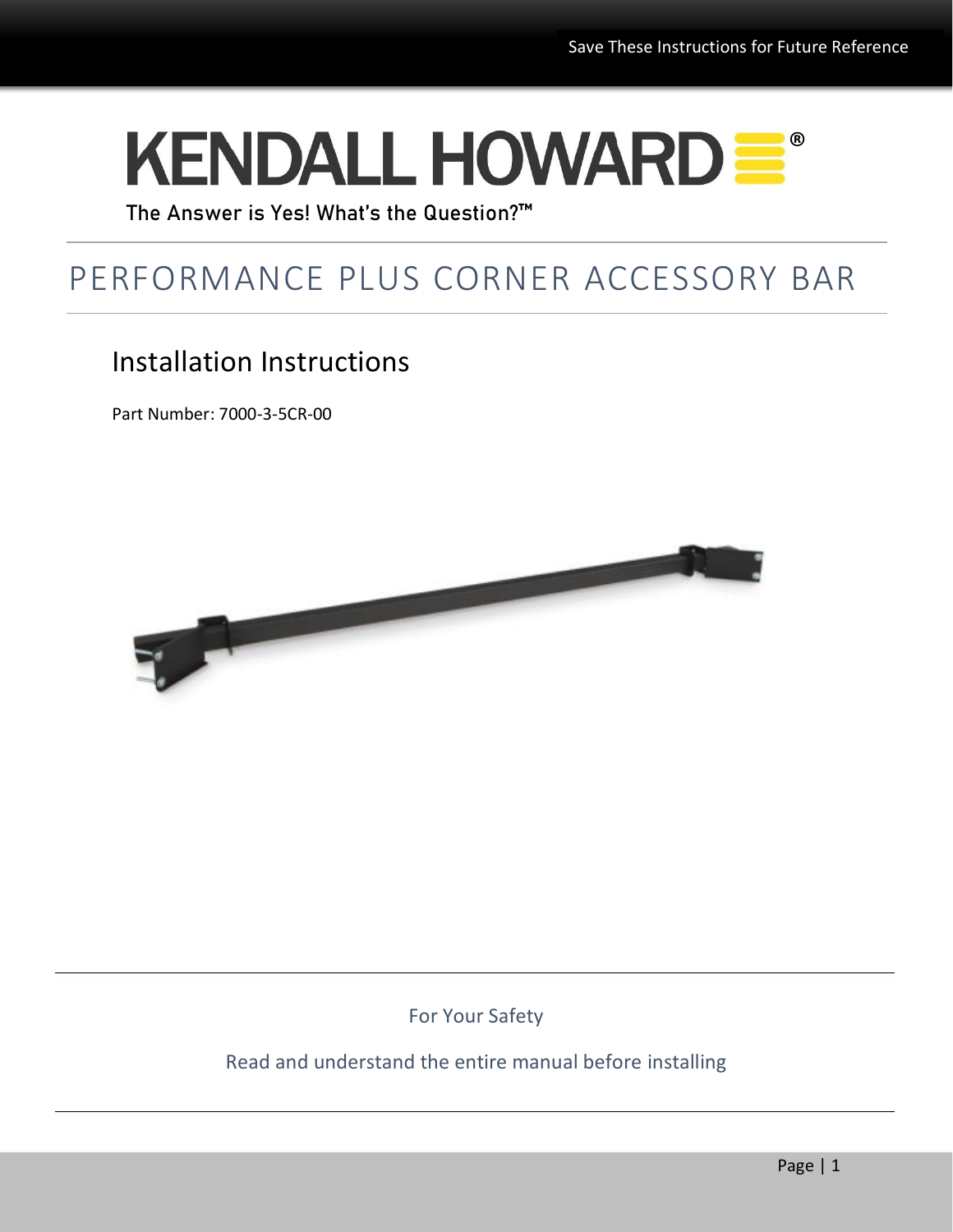## TABLE OF CONTENTS

#### <span id="page-1-0"></span>Support

Support is available through the following methods:

**By Phone** from 8:00 AM to 5:00 PM CST. 651.213.1333

**By Email** customerservice@kendallhoward.com

**By Mail** 10152 Liberty Lane, Chisago City, MN 55013

**By Web** www.kendallhoward.com

#### <span id="page-1-1"></span>Disclaimer

DISCLAIMER: Kendall Howard LLC. endeavors to make this manual accurate and complete. However, Kendall Howard LLC makes no representations or warranties of any kind, expressed or implied, about whether the use of products contained herein would infringe any rights or the correctness, accuracy or reliability of the information contained herein or that said information covers all details, conditions, or variations. The information herein does not provide for every possible contingency in connection with the installation or use of the product(s). The information contained in this document is subject to change without notice or obligation. Kendall Howard LLC assumes no responsibility for the accuracy, completeness or reliability of the information contained in this document. Any reliance placed on the information is therefore strictly at your own risk.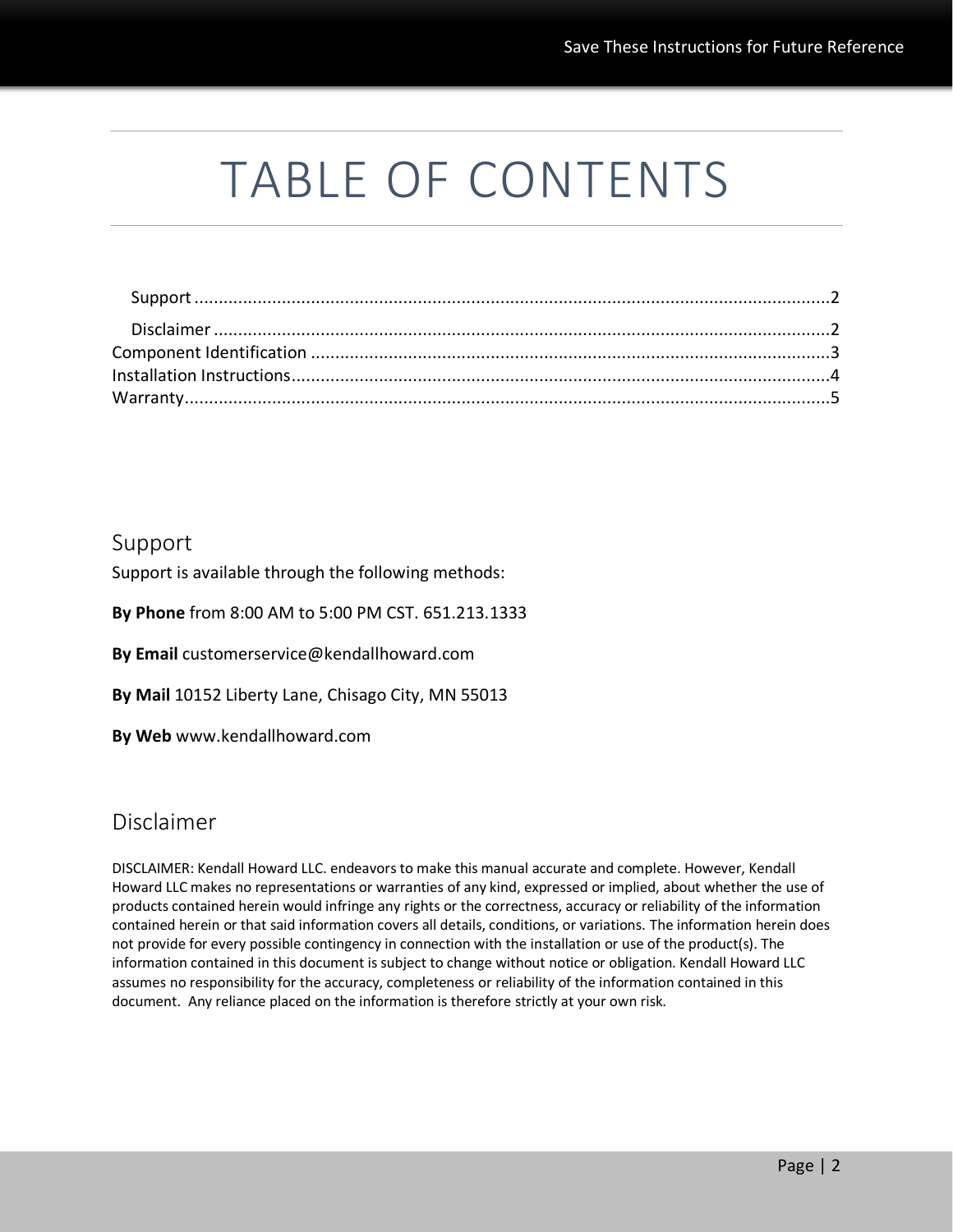## <span id="page-2-0"></span>Component Identification

### **What's Included?**

Mounting Bracket (2)  $\frac{1}{4}$  Flat Washer (4)  $\frac{1}{4}$  /4-20" x 2" Screw (4)



Part Number: KH-7045-B Part Number: HW-1008 Part Number: HW-PHS-002



Accessory Bar (1)  $\frac{1}{4}$  Accessory Bar (1) Part Number: KH-1195 Part Number: HW-1007

<span id="page-2-1"></span>



Tools Needed:

Phillips Screwdriver, Standard Box Wrench Set

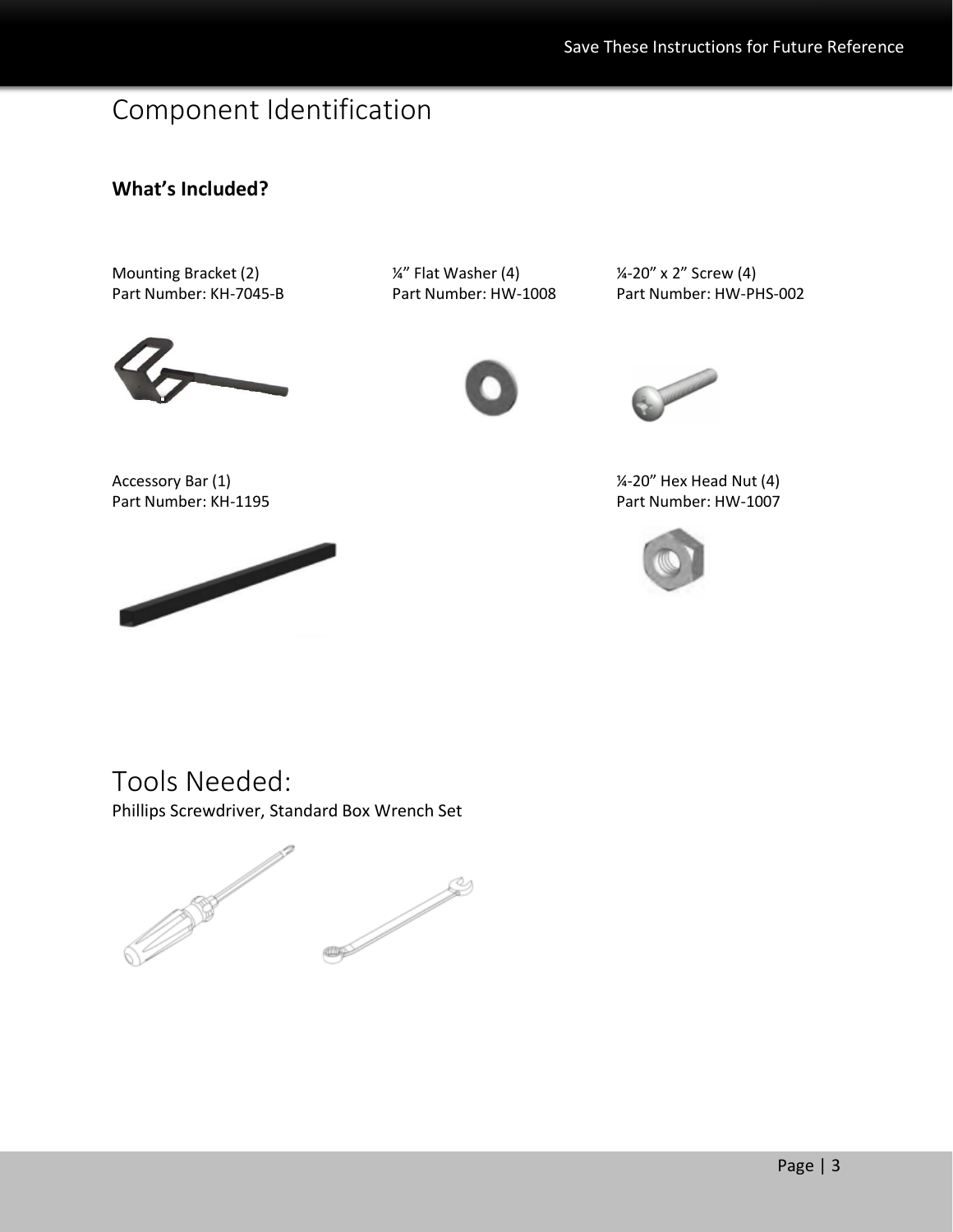## Installation Instructions

#### **Step 1:**

Slide both mounting brackets onto the accessory bar as shown below.



#### **Step 2:**

Locate the four bolts, washers, and nuts. Determine the desired height of the Accessory Bar. With the assistance of another person or a prop, hold the accessory bar in alignment with the uprights of the LAN Station. Insert the screws threw the mounting bracket and upright. Place a washer on the back and tighten the nuts.